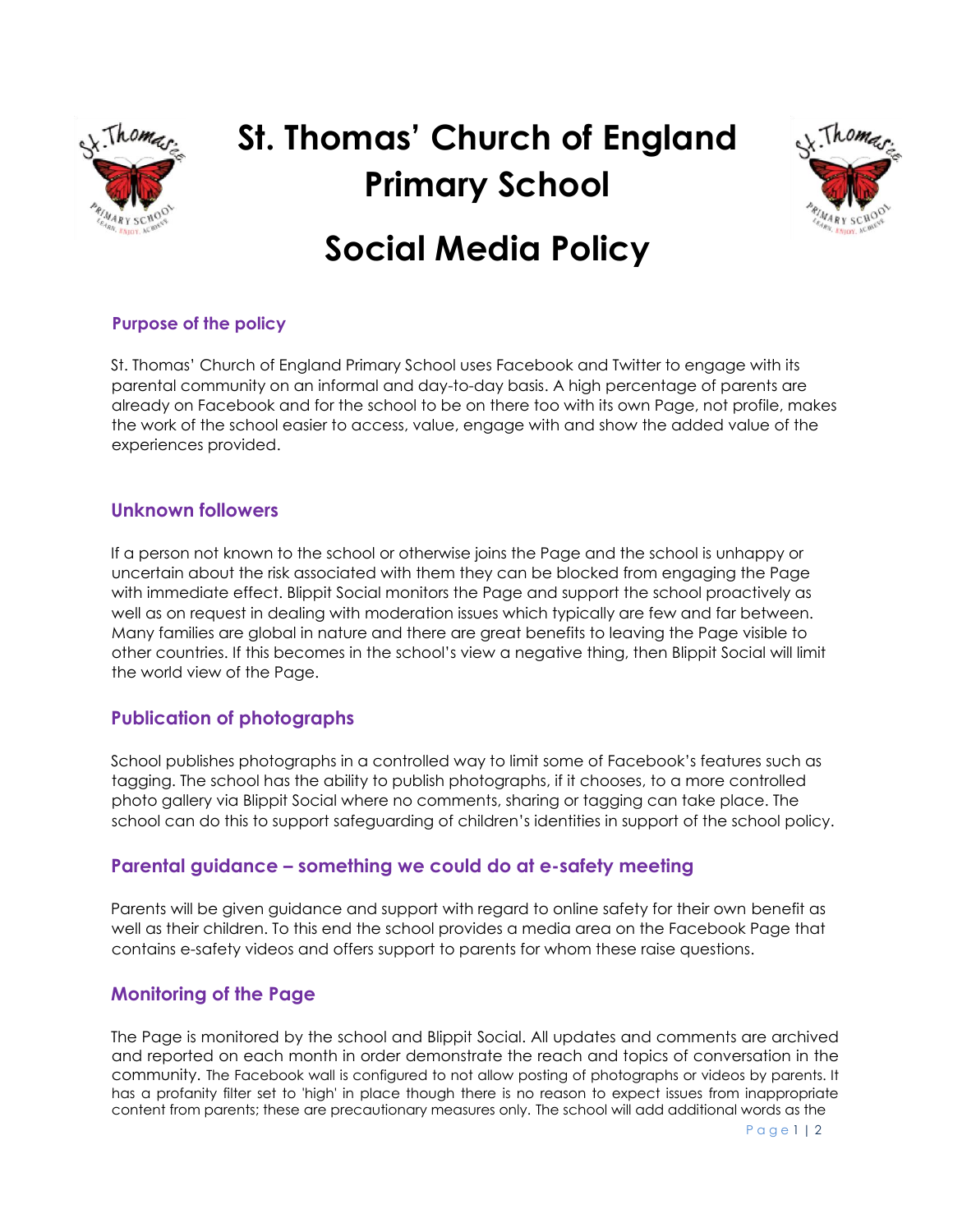need arises. Language use on the page will be more relaxed in tone from the school but will at all times be professional and uphold the school's reputation and good name.

#### **Appropriate conduct by staff**

Staff and governors have been encouraged to only view the Facebook Page and not 'like'. However if this was not the case and a person was to bring the organization into disrepute they will be going against the Social Networking sites policy for staff and it will become a standard HR matter.

## **Pupils without photographic consent**

These pupils will not be included on any school media site.

#### **Terms of Use**

Facebook's Terms of Use state a widely known age limit of 14 years old. However, the school accepts that this is virtually impossible to enforce and it should not be the focus of conversations about using Facebook. Instead, the school will focus on helping its children to understand the risks and benefits associated with being digital citizens. The detail of this provision is given in the school's e-safety strategy as well as being woven through many other curriculum subjects.

\*\*\* Signed on hard copy

Headteacher ……………………………………………………………………………………

Nominated Governor …………………………………………………………………………